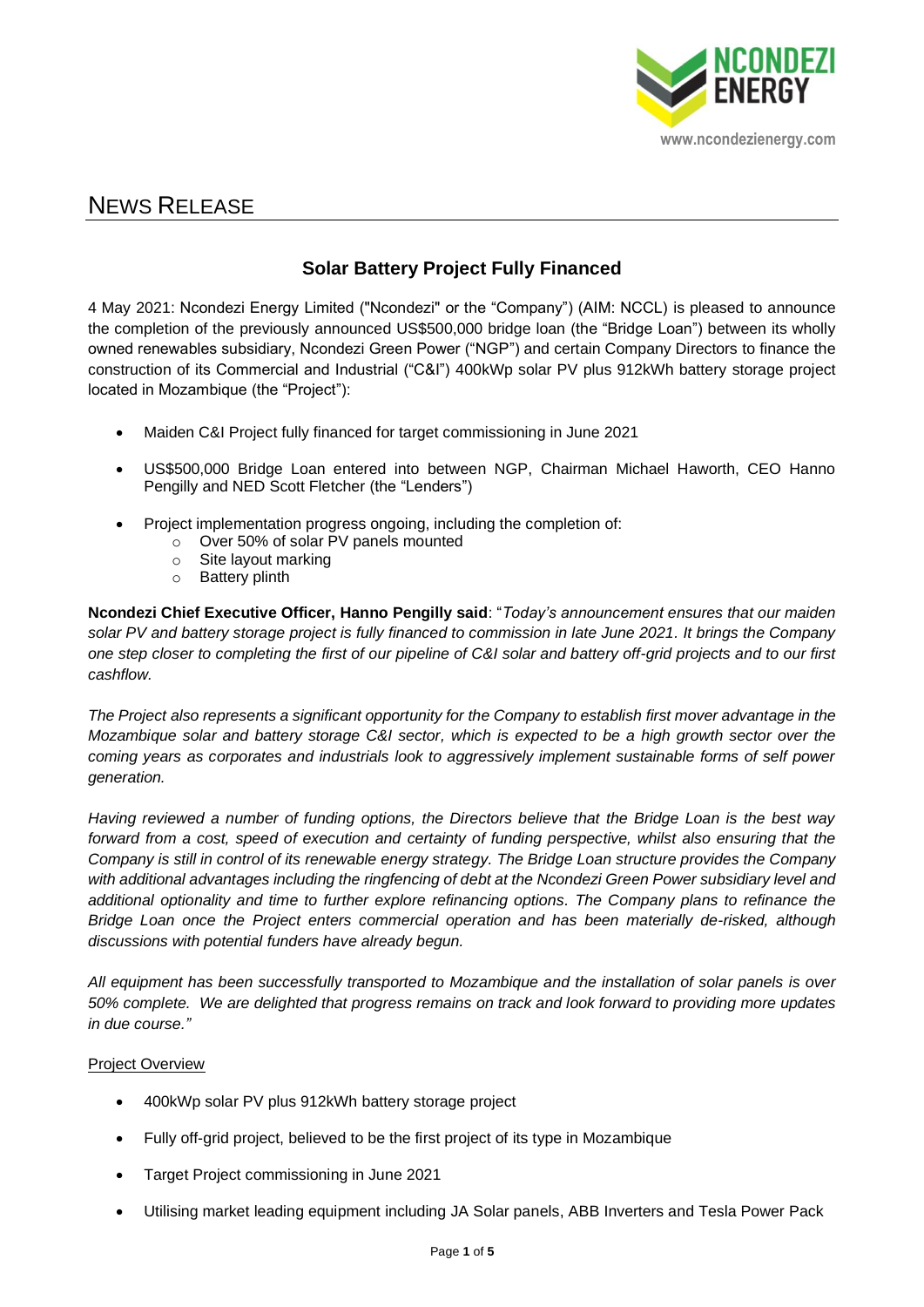

- Targeting generation of 600MWh and CO2 savings up to 517t per annum
- 15 year fixed price offtake agreement, denominated in US\$ with annual price escalations
- Contracted revenues of US\$3.1m over the life of the Project



*Image 1: Solar panels going up on site*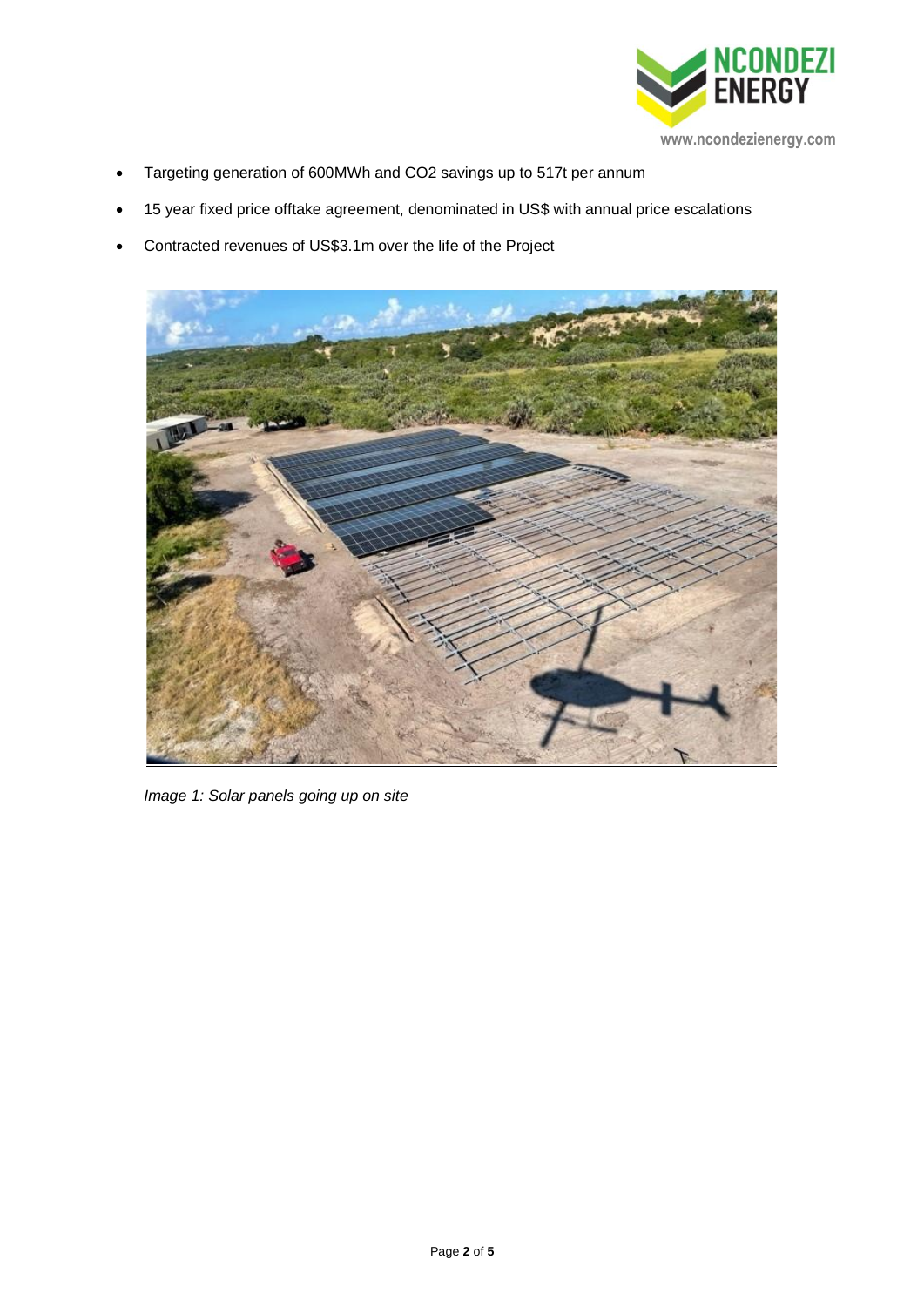

**www.ncondezienergy.com**



Image 2: *Aerial view of solar panel installation and site clearance*

### Director's Bridge Loan key terms:

- US\$500,000 Bridge Loan entered into between NGP, NCCL Chairman Michael Haworth, CEO Hanno Pengilly and NED Scott Fletcher.
- Funding breakdown:
	- o Michael Haworth: US\$50,000
	- o Hanno Pengilly: US\$100,000
	- o Scott Fletcher: US\$350,000
- Fixed 30% coupon payable by NGP at the earlier of:
	- $\circ$  6 months from first drawdown:
	- o 20 business days from commissioning of the Project; or
	- o 20 business days from termination of any of the Project key commercial agreements

together, the "Repayment Date". Should the commissioning date be further delayed as a direct result of the COVID-19 pandemic, the Parties can agree an extension to the Repayment Date for up to 8 months from first drawdown.

- Increased coupon rate of 50% if NGP fails to repay the Bridge Loan by the Repayment Date.
- NGP has agreed to enter a subordination deed with the Lenders pursuant to which the claims of the Lenders against NGP under the Bridge Loan shall rank ahead of and in priority to the claims of the Company against NGP under various intra Group loans made by the Company to NGP.
- Lender's conversion rights:
	- o Right to convert the Bridge Loan into equity of NGP at a price of US\$6,650 per ordinary share should NGP fail to repay by the Repayment Date or under events of default typical for a project of this nature ("Ordinary Conversion").
	- $\circ$  Ordinary Conversion would equate to the Lenders holding 53% of the then issued share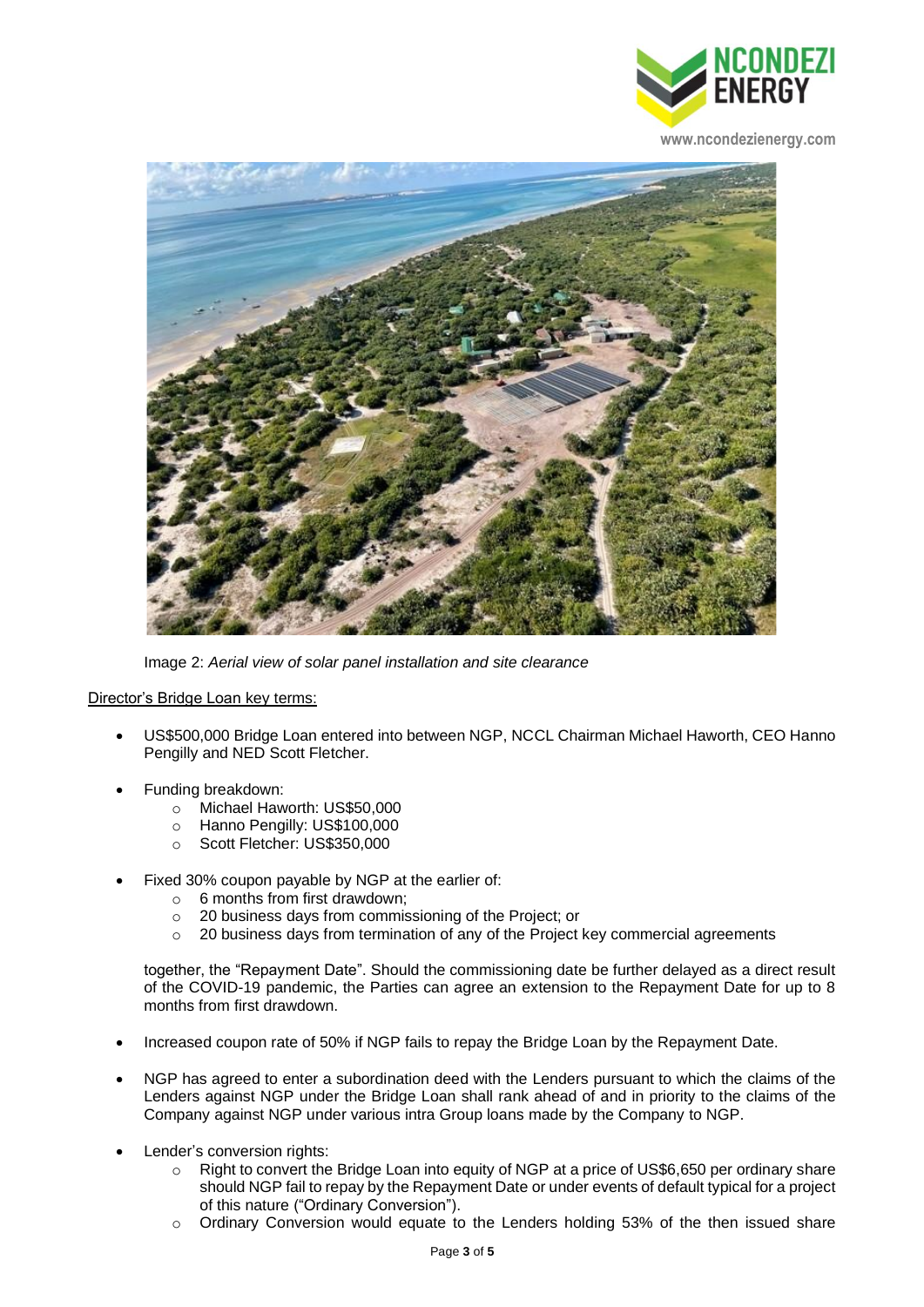

capital of NGP in aggregate.

- $\circ$  NGP has the right to repay the Bridge Loan at any time before the Ordinary Conversion is completed.
- Lender's material default conversion rights:
	- o Right to convert the Bridge Loan into equity of NGP at a price of US\$396 per ordinary share should NGP become insolvent, enter a creditors process, issue shares without Lender approval or following 20 business days of a Project event of default, fail to implement a written request by a Lender to sell the assets of the Project ("Material Default Conversion").
	- o Material Default Conversion would equate to the Lenders holding 95% of the then issued share capital of NGP in aggregate.
	- $\circ$  NGP has the right to repay the Bridge Loan at any time before a Material Default Conversion is completed.
- New NGP articles to be adopted to account for potential conversion of the Bridge Loan, including:
	- o Ncondezi and Scott Fletcher right to appoint a Director as long as it holds a minimum shareholding of 10%.
	- o Minority protection rights including in relation to related party transactions.
	- o Right of first refusal, drag along and tag along rights on a sale of shares.

### **Related Party Transaction**

The Bridge Loan constitutes a related party transaction for the purposes of AIM Rule 13 of the AIM Rules for Companies. Accordingly, the Company's Non-Executive Director Aman Sachdeva (being the only director not involved in the Bridge Loan and therefore considered to be independent for the purposes of the related party transaction) considers, having consulted with Liberum Capital Limited, the Company's Nominated Adviser, the terms of the Bridge Loan to be fair and reasonable insofar as the Company's shareholders are concerned.

### **Enquiries**

For further information please visit www.ncondezienergy.com or contact:

| Ncondezi Energy                                   | Hanno Pengilly                                   | +27 (0) 71 362 3566   |
|---------------------------------------------------|--------------------------------------------------|-----------------------|
| Liberum Capital Limited<br>NOMAD & Joint Broker   | Scott Mathieson, Edward Thomas, Kane<br>Collings | +44 (0) 20 3100 2000  |
| <b>Novum Securities Limited</b><br>Joint Broker   | Colin Rowbury                                    | +44 (0) 20 7399 9427  |
| Pimlico Advisory Ltd<br><b>Investor Relations</b> | Elizabeth Johnson                                | +44 (0) 777 56 55 927 |

*This announcement contains inside information for the purposes of Article 7 of Regulation (EU) No 596/2014 which is part of UK law by virtue of the European Union (Withdrawal) Act 2018. Upon publication of this Announcement and such information is now considered to be in the public domain. The person who arranged for the release of this announcement on behalf of the Company was Hanno Pengilly, CEO.*

### **About Ncondezi Energy**

Ncondezi is an African power development company with an advanced staged, integrated 300MW thermal coal power plant and mine project located in the Tete Province, Northern Mozambique.